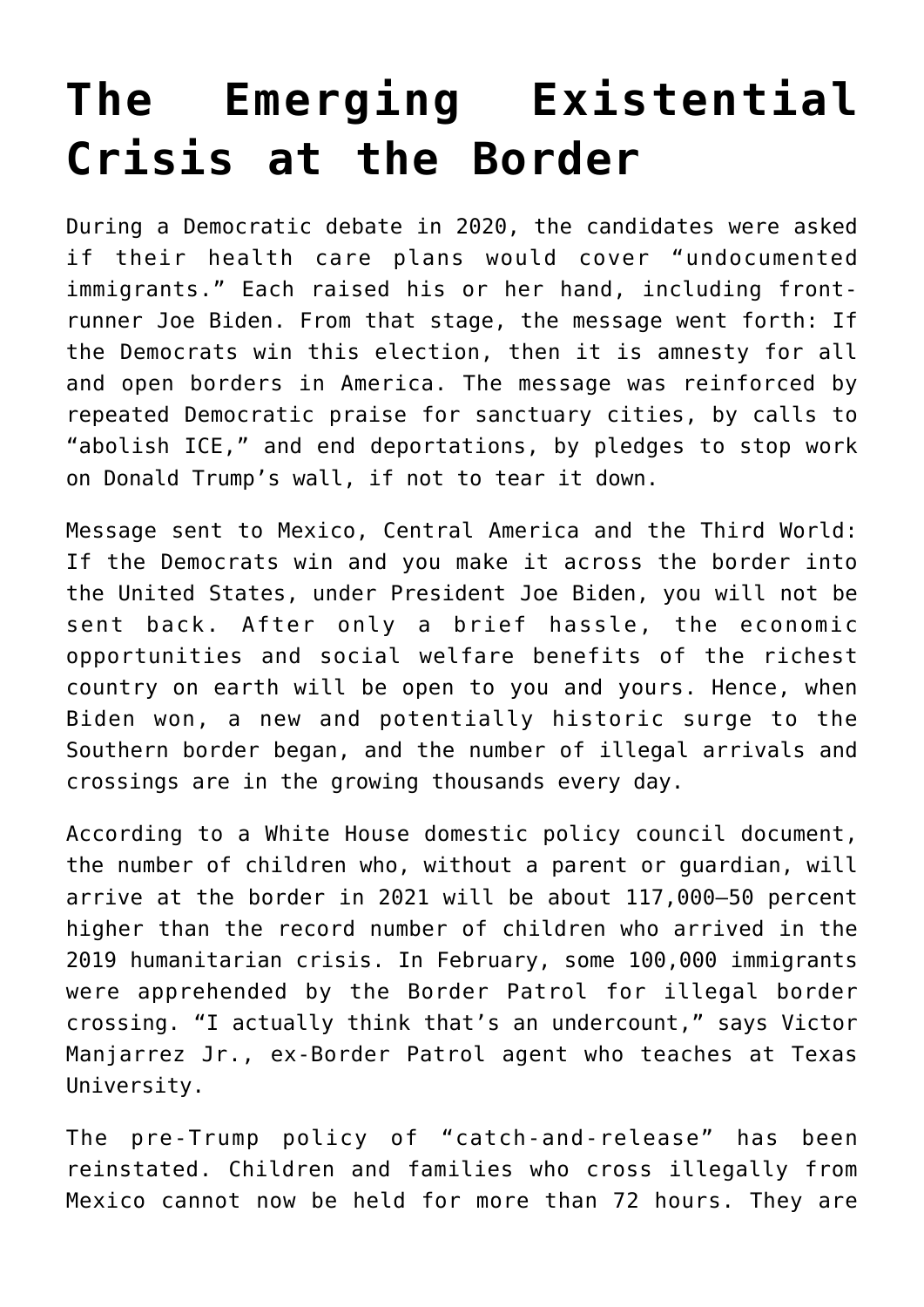being released into the U.S. to await a court date—potentially years off—to hear their claim to a right to be here. Most never show up.

"We are weeks, maybe even days, away from a crisis on the southern border," says Rep. Henry Cuellar, a Democrat whose Texas district abuts Mexico. "Our country is currently unprepared to handle a surge in migrants in the middle of the pandemic."

Congressional Democrats, following Biden's lead, have proposed a new citizenship act. "Dreamers," brought here by their parents as children, would be put on a three-year fast-track to U.S. citizenship. The 11 million to 22 million illegal migrants already in the country—the exact number is unknown—would be put on an eight-year track to citizenship. The Democratic Party is signing on to the largest mass amnesty for illegal immigrants in history—which would produce millions of new voters for the party.

Among the recent border-crossers, who are transported by bus to detention centers, where they remain for 72 hours and then are released to travel where they wish, many are carrying the coronavirus. Thus, what's shaping up on the border is not only a national security crisis but a national survival crisis. For it is impossible to see, given the Biden administration policies adopted, how the invasion of America can be halted. And if 2 million or 3 million migrants reach the U.S. border and cross over each year, and we do not send them back, what stops the invasion and remaking America?

What would blanket amnesty and a renewed invasion portend?

In a decade, Texas, the Southwest, and much of the South would take on the political aspect of California where the GOP has become a permanent minority party. As many illegal migrants do not read, write, or speak English, and do not bring a unique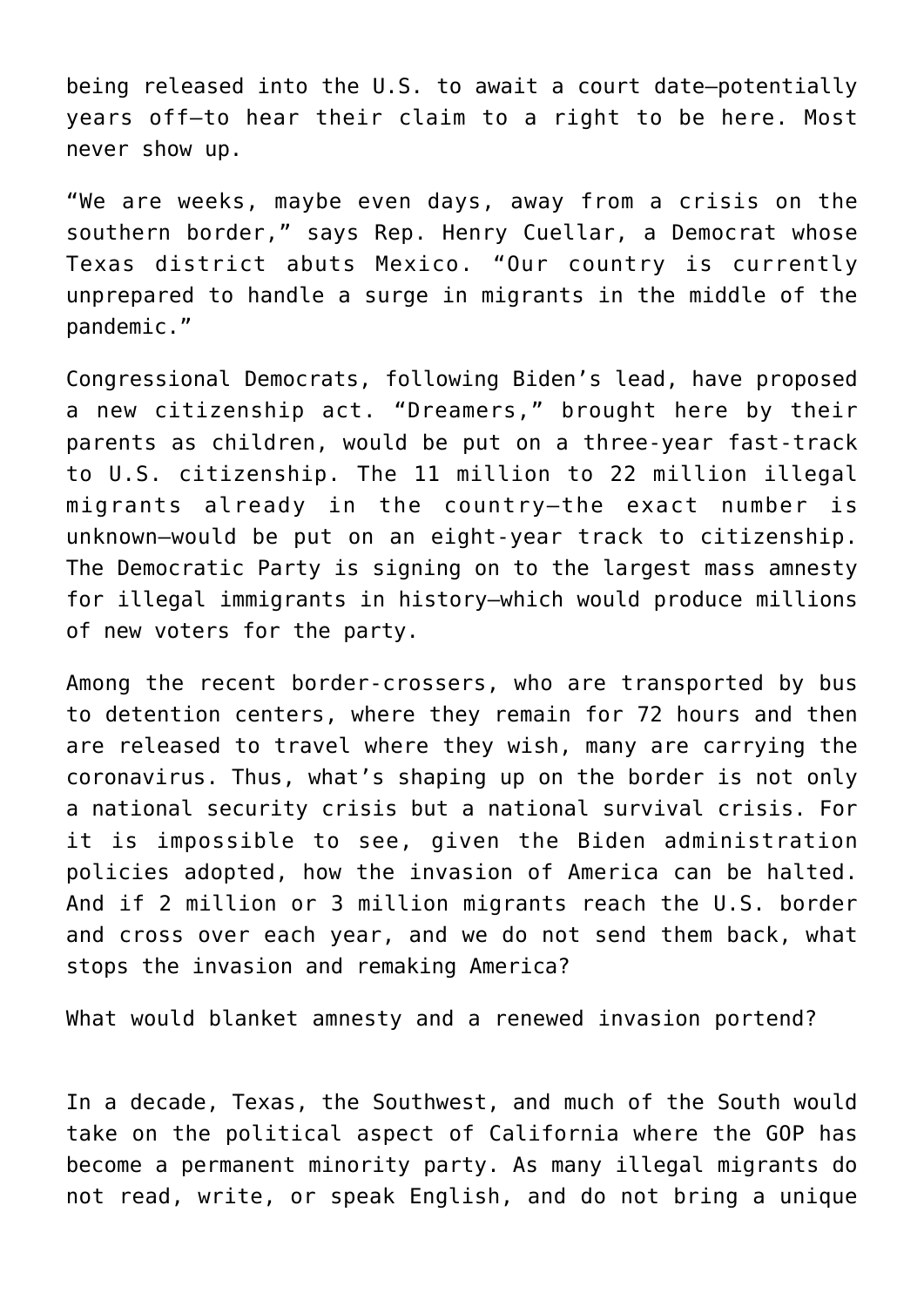set of skills, their immense and growing presence can only deepen our national disunity. Almost all of these folks are poor or working-class people who would have to rely on government subsidies for their health care, food support, housing, and the schooling of their children. With the unemployment rate rising again in the black community, which has sustained the heaviest collective hit from the pandemic and economic collapse, the migrants would be competing with them for jobs. And as the illegal migrants are disproportionately young and male, they would add to the surging crime rates in America's major cities.

America is headed, seemingly inexorably, to a future where a majority in this country traces its ancestry to Asia, Africa, and Latin America, a future where this already fractionated nation is even more multiracial, multiethnic, multilingual, and multicultural than today.

With racial conflict as sharp as it has been in decades, with our political parties at swords point, with the culture war raging unabated, as mobs tears down statues and monuments to America's founders, exactly what national problem will be solved by an unstopping and unrelenting wave of migrants illegally crossing the border into our country year after year?

One wonders: Is this how the Republic ends?

COPYRIGHT 2021 CREATORS.COM

—

*Dear Readers,*

*Big Tech is suppressing our reach, refusing to let us advertise and squelching our ability to serve up a steady diet of truth and ideas. Help us fight back by [becoming a](https://www.chroniclesmagazine.org/subscribe/) [member](https://www.chroniclesmagazine.org/subscribe/) for just \$5 a month and then join the discussion on*